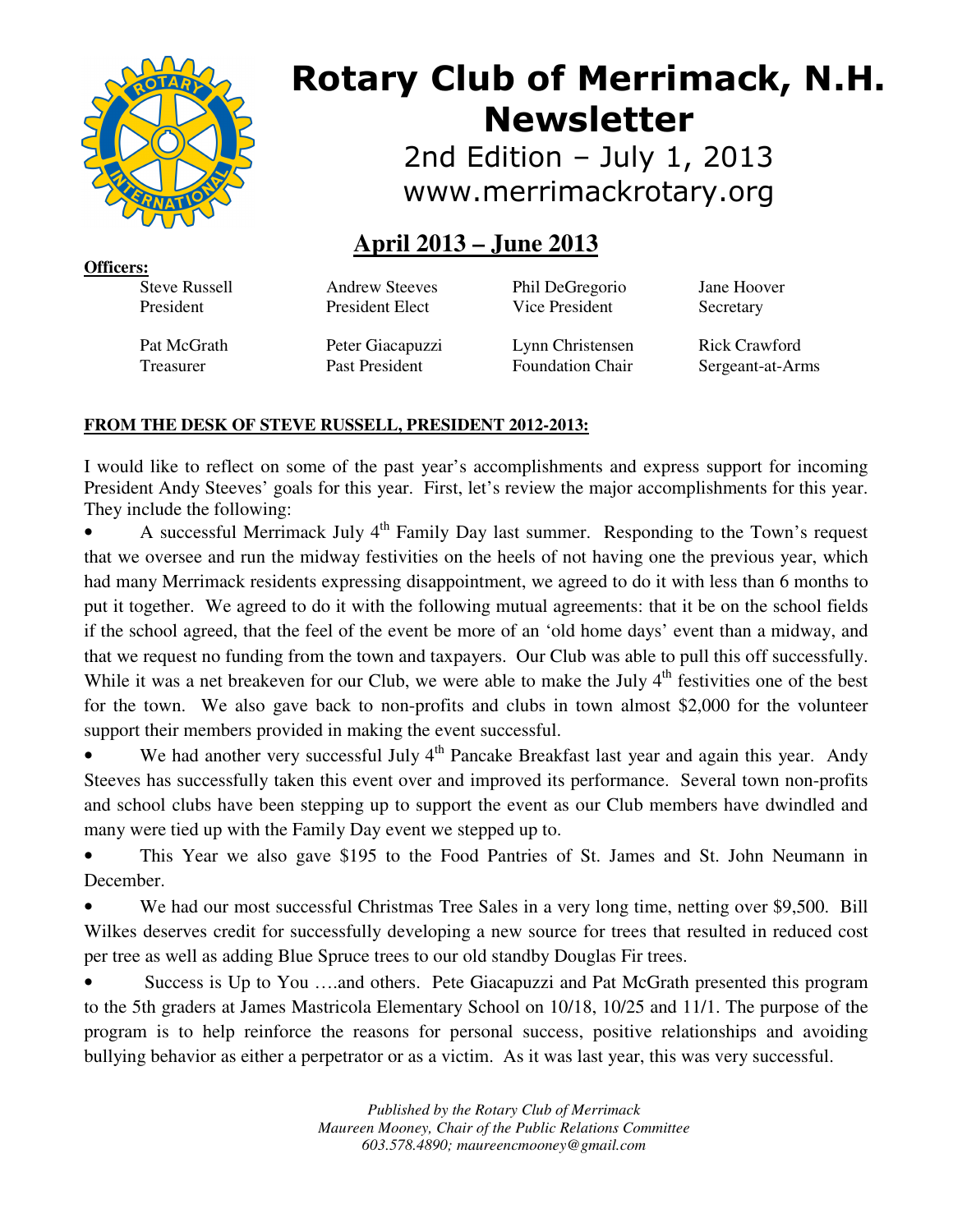• The Rotary 4-Way Test Speech Contest was held in January 2013 and as suggested by the MHS Language Arts department to come at the end of the coarse instead at the beginning. As a result we had even better speeches than in past years. Thanks so much to Pat McGrath.

• Support of the design and implementation of the Roger Duhamel Pavilion in Watson Park. Our Club worked closely with the Town Pavilion subcommittee to assure the funding and support for erecting the pavilion was in place. Our Club gifted \$2000 to the pavilion project this year and several Rotarians gave personally together much more than that. We closed the budget to assure the pavilion was completed and all costs were covered by donations. I expect the Pavilion to be a beautiful and meaningful addition to the town for many decades to come. Special appreciation goes to Peter Flood and Bill Wilkes. Joe Mitchel and Rick Crawford also spent many hours supporting the erection.

• Working with the town, we successfully developed and installed the Twin Bridge Park Trail Markers. This project was begun 2 years ago and was completed just now. I want to thank the following Rotarians who made this joint project with the town happen: Paul Belfiore, Pat McGrath, Peter Giacapuzzi, Phil DeGregorio, and others.

• Coats for kids in need in Merrimack. This year we took on this project directly and successfully provided 38 coats to those who needed them through the Town.

• Held a very successful Outstanding Employee's Breakfast. Thanks so much to Chris Christensen for spearheading this effort.

Rabies Clinic was again successful this year. We gave 138 rabies shots this year.

RI President Tanaka slogan for this past year was "Peace through Service." He challenged each Club to come up with a Peace Project for our community or Club. Our Club responded with a joint project with our Middle School. They developed a skit to provide to the in-coming middle school students from JMUES on Bullying and how to handle that situation from multiple viewpoints. Thanks so much to Marge Chiafery and Debbie Woelflein.

Successfully ran second July  $4<sup>th</sup>$  Family Day this year. Slightly bigger than last year, the biggest difference is we are looking to do much better than break even while still donating around \$2000 to nonprofit and club volunteers in town. We are currently evaluating what town projects to donate the profit to and will inform you shortly. I want to thank the Town, School, Police, and Fire departments for their support in addition to all our volunteers and Rotarians.

• Successfully held a Chambers after hours meeting in May. Thanks to multiple Rotarians who helped set this up, including Pat McGrath, Peter Giacapuzzi, and Phil DeGregorio.

It is because of all the support from Rotarians that we were able to accomplish so much and I thank each and every Rotarian for their support. I hope you will continue to support Andy in the coming year for his goals and projects. I know I have missed several events and support items in the above, but I thank all who contributed so much and forgive me for missing you.

> Steve Russell President, Rotary Club of Merrimack 2012-2013

*Published by the Rotary Club of Merrimack Maureen Mooney, Chair of the Public Relations Committee 603.578.4890; maureencmooney@gmail.com*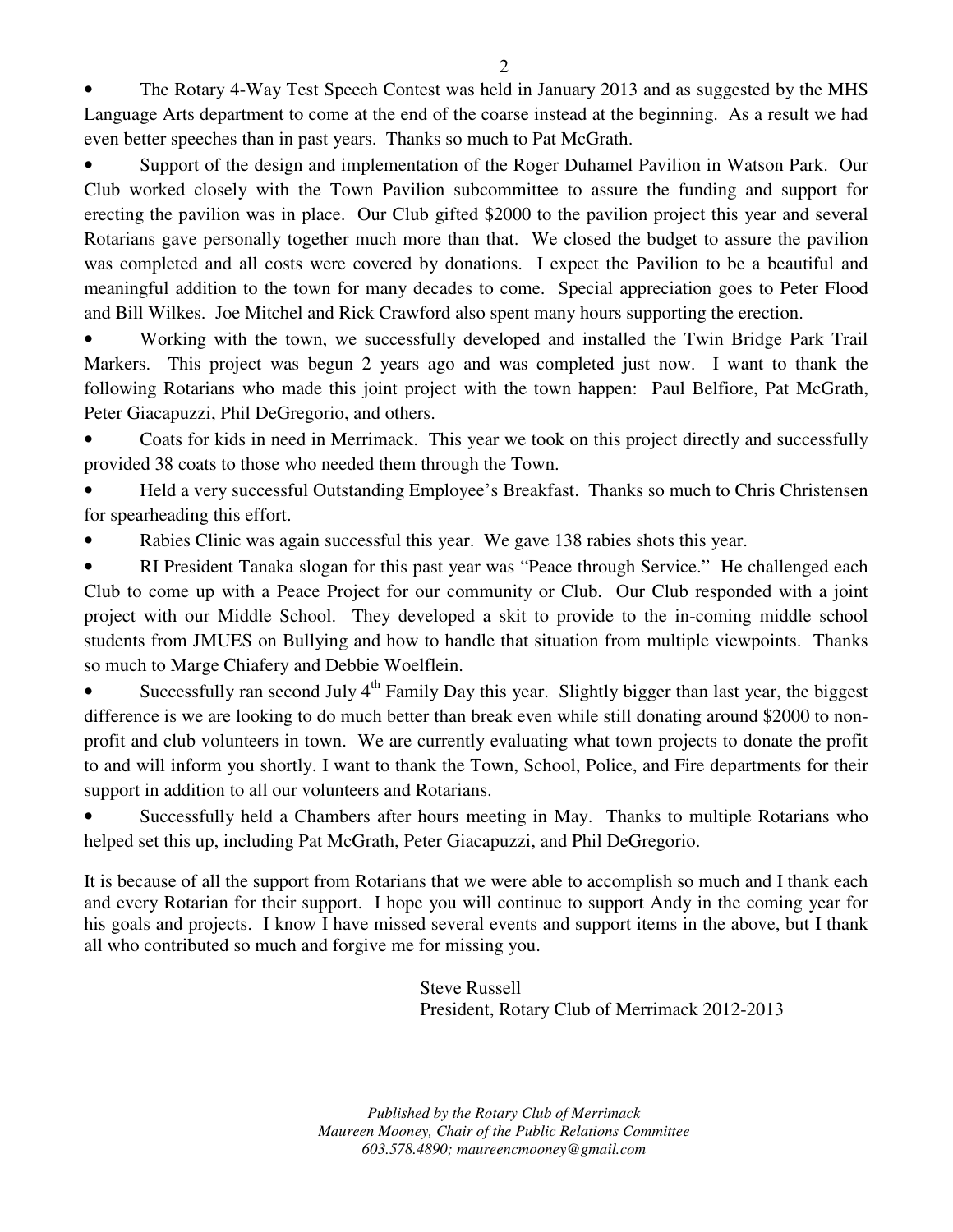**Events:** 

| <b>Date</b>    | <i>Events</i>                                                                                     |  |  |  |
|----------------|---------------------------------------------------------------------------------------------------|--|--|--|
| Apr. $1$       | April is Rotary's Magazine Month.                                                                 |  |  |  |
| <b>Apr. 14</b> | Currier Gallery Brunch & Samurai Sword Exhibit.                                                   |  |  |  |
| <b>Apr. 17</b> | Rabies Clinic – 8:30 am @ Ambulance Garage                                                        |  |  |  |
| <b>Apr. 18</b> | Excellence in the Workplace meeting @ 7:15 am @ John O'Leary Adult Center.                        |  |  |  |
| Ongoing        | July 4 <sup>th</sup> Family Fun Day Planning Meetings @ 7am DW Diner (every other Friday morning) |  |  |  |
| <b>Apr. 18</b> | Board Meeting at 6pm @ Swan's Chocolate (upper room).                                             |  |  |  |
| <b>Apr. 27</b> | Raising of the Roger Duhamel Pavilion @ Watson Park.                                              |  |  |  |
| May 1          | May is Rotary's Promote International Convention Month.                                           |  |  |  |
| May $15$       | Board Meeting at 6pm @ home of Ron Douville.                                                      |  |  |  |
| May 23         | Rotary & Chamber of Commerce Business After Hours at 6pm @ O'Leary Center. (No                    |  |  |  |
|                | morning Rotary meeting).                                                                          |  |  |  |
| June 1         | June is Rotary's Fellowships Month.                                                               |  |  |  |
| June 19        | Board Meeting at 6pm @ home of Lynn & Chris Christensen.                                          |  |  |  |
| June 27        | Trailer Markers at Twin Bridge installed.                                                         |  |  |  |
| June 27        | Changing of the Gavel dinner @ 6pm John O'Leary Adult Community Center.                           |  |  |  |
| July 4         | Pancake Breakfast & Merrimack Family Fun Day (www.merrimack4th.com).                              |  |  |  |
| July 17        | Board Meeting at 6pm @ home of Andy Steeves.                                                      |  |  |  |

### **Membership:**

The Rotary Club of Merrimack is a volunteer organization of business people and professionals supporting the community. Merrimack Rotary projects have included scholarships, reconstruction of Kids' Kove Playground, support for Merrimack flood relief, the Merrimack July Fourth festivities, the Rotary 4-Way Speech Contest, Interact Club, lighting at Reeds Ferry fields and more. The club works with other clubs on international projects like eradication of polio, Pure Water for the World, and hurricane relief in Honduras. To RSVP for a breakfast meeting or for information about membership, contact Chris Christensen at 603.424.2542 or Chris@ChristensenNH.com or visit www.merrimackrotary.org.

#### **Meetings:**

The weekly meetings are held every Thursday morning at 7:15 am at the John O'Leary Adult Community Center (4 Church Street, Merrimack) with the Pledge of Allegiance, singing of "You're A Grand Old Flag," and recitation of the "Four Way Test" and invocation. Breakfast was catered by the Stocked Fridge (www.thestockedfridge.com).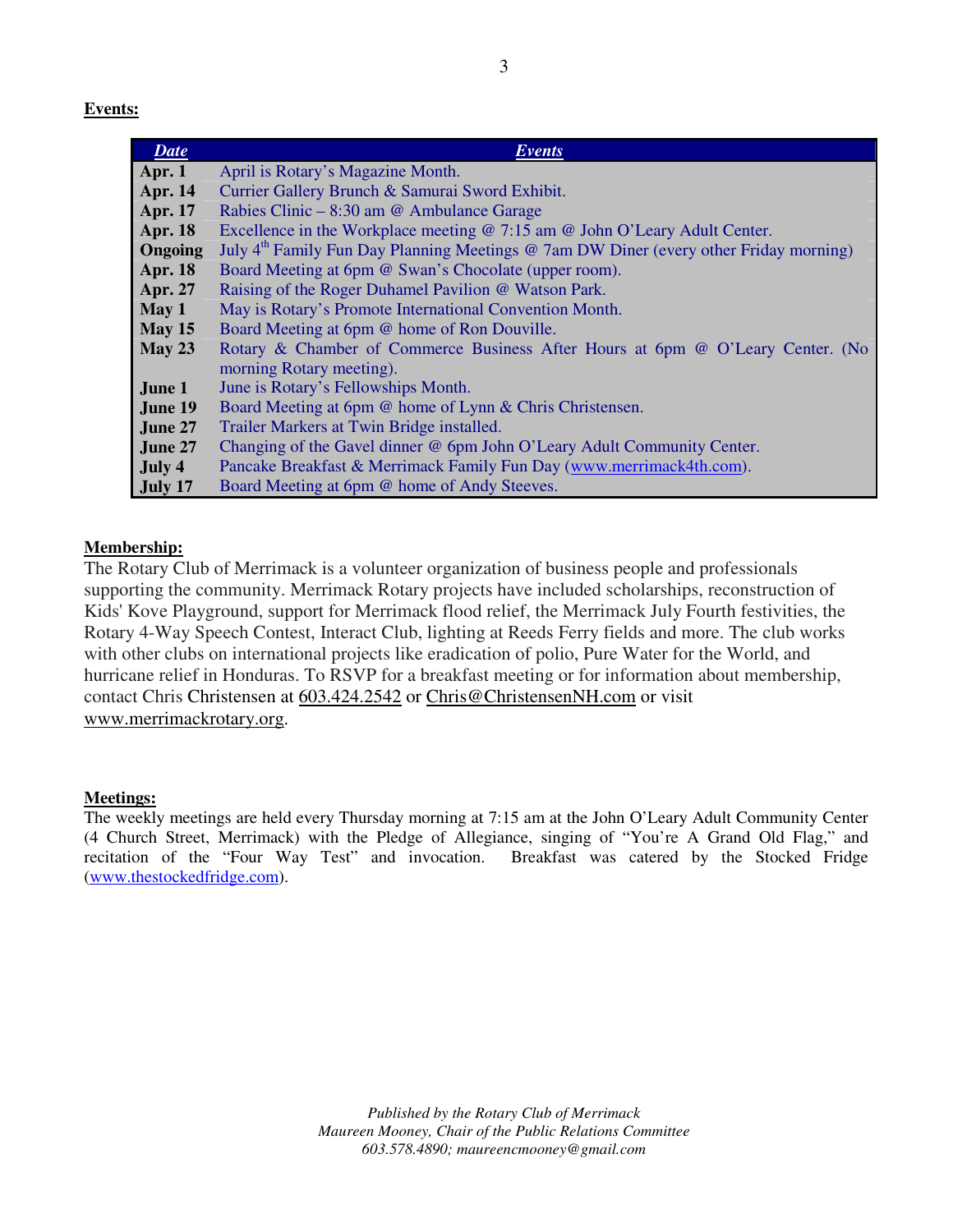**Guest Speakers:** 

| <b>Date</b> | <b>Host Rotarian</b>                                                   | <b>Speaker/Topic</b>                                                      |  |  |
|-------------|------------------------------------------------------------------------|---------------------------------------------------------------------------|--|--|
| 4/4/13      | Dick Hinch                                                             | <b>U.S. Senator Kelly Ayotte</b>                                          |  |  |
| 4/11/13     | Jane Hoover                                                            | MHS Student Exchange group that recently visited Morocco.                 |  |  |
| 4/18/13     | Chris Christensen                                                      | <b>Excellence in the Workplace Program.</b>                               |  |  |
| 4/25/13     | <b>Brian Snow</b>                                                      | <b>Chris Norwood - President of commercial real estate Norwood's Real</b> |  |  |
|             |                                                                        | <b>Estate, Bedford, NH</b>                                                |  |  |
| 5/2/13      | Joyce Jobin                                                            | <b>Melissa Koerner a nutritionist</b>                                     |  |  |
| 5/9/13      | <b>Rick Crawford</b>                                                   | Dick Groves, DDS will be doing the program May 9. Dick will be            |  |  |
|             |                                                                        | talking about his service on a US Navy Hospital ship as part of a         |  |  |
|             |                                                                        | volunteer medical team.                                                   |  |  |
| 5/16/13     | Marge Chiafery                                                         | <b>Peace through Service Project</b>                                      |  |  |
| 5/23/13     |                                                                        | NO MORNING MEETING - CHAMBER AFTER HOURS EVENT                            |  |  |
|             |                                                                        | AT 6PM.                                                                   |  |  |
| 5/30/13     | Barbara Michael                                                        | <b>Club Assembly</b>                                                      |  |  |
| 6/6/13      | Phil DeGregorio                                                        | DPW Operations Mgr. Adam Jacobs will be our guest speaker. He             |  |  |
|             | plans to have a brief power point presentation. He will be prepared to |                                                                           |  |  |
|             |                                                                        | speak and answer questions on a variety of topics about the goings on     |  |  |
|             |                                                                        | in town, from the perspective of DPW. How the town survived               |  |  |
|             |                                                                        | winter. Condition of fields, lakes, and other public places. DPW and      |  |  |
|             |                                                                        | July 4th., etc                                                            |  |  |
| 6/13/13     | Peter Flood                                                            | Terry Benhardt of the MYA to review the activities of the MYA this        |  |  |
|             |                                                                        | past year.                                                                |  |  |
| 6/20/13     | Maureen Mooney                                                         | Eric Brand and Carol Powis. Subject it the Building of LGN All-           |  |  |
|             |                                                                        | accessible Playground at Greeley Park.                                    |  |  |
| 6/27/13     | <b>Steve Russell</b>                                                   | "Changing of the Gavel" Dinner – Evening Meeting                          |  |  |

#### **WELCOME NEW OFFICERS & DIRECTORS 2013-2014!**

| <b>Andrew Steeves</b> | Phil DeGregorio      | Maureen Mooney   | Jane Hoover |
|-----------------------|----------------------|------------------|-------------|
| President             | President Elect      | Vice President   | Secretary   |
| Paul Belfiore         | <b>Steve Russell</b> | Rick Crawford    |             |
| Treasurer             | Past President       | Sergeant-at-Arms |             |

**Board of Directors:**  Lynn Christensen Mike Hoover Ron Douville Joyce Jobin Dick Hinch

*Published by the Rotary Club of Merrimack Maureen Mooney, Chair of the Public Relations Committee 603.578.4890; maureencmooney@gmail.com*